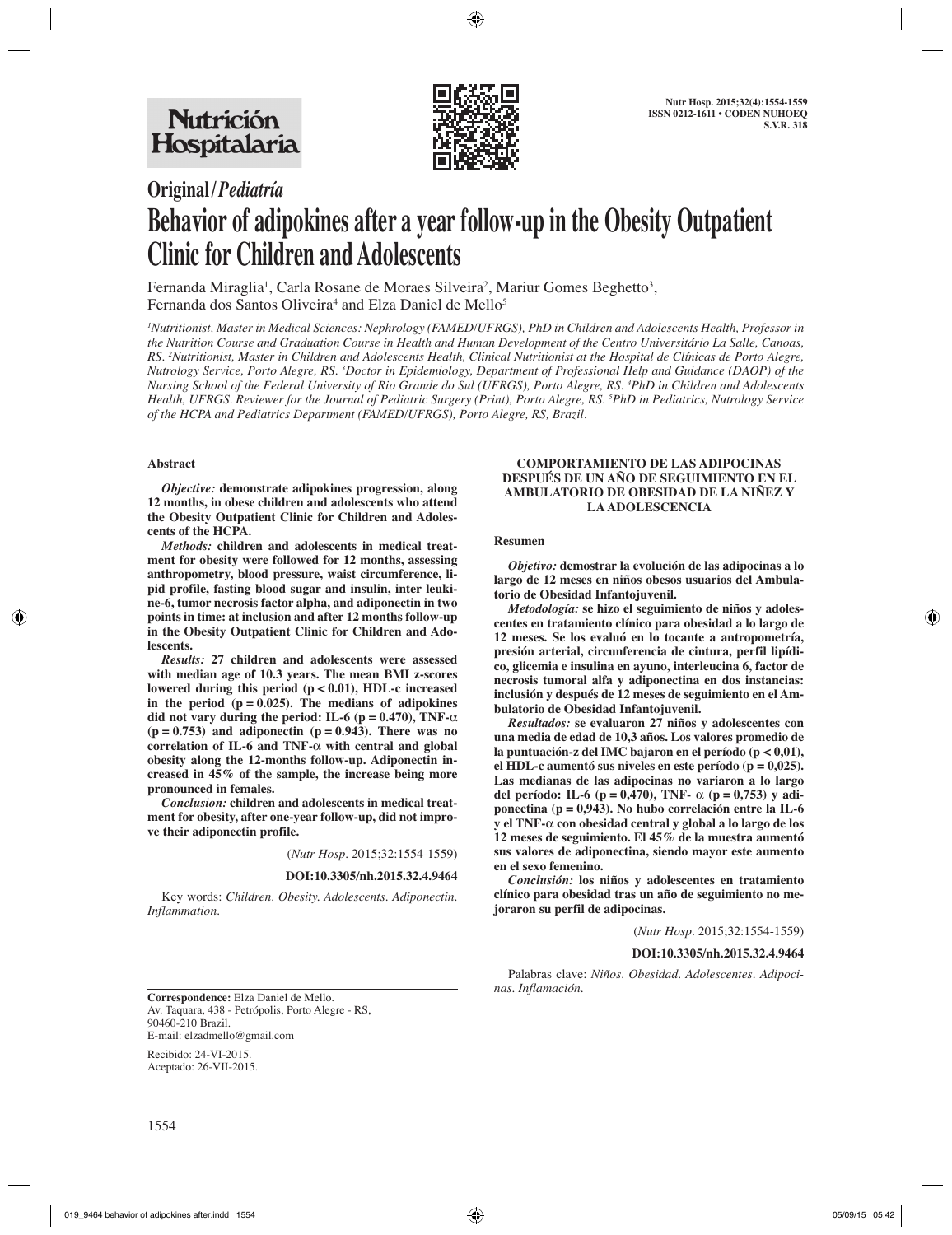# **Introduction**

Obesity in children and adolescents is considered a severe public health problem in both developed and developing countries with increased prevalence, especially in urban areas<sup>1,2</sup>, and in children<sup>3,4</sup>. In adolescence, in developed countries, 110 million youngsters have excess weight<sup>1</sup>, associated to cardiovascular risk factor including abdominal fat deposition, insulin resistance  $(IR)$ , dyslipidemia and hypertension<sup>5,6</sup>.

We currently believe that obesity is a mainly inflammatory process, which contributes to  $IR<sup>7</sup>$  and early risk of developing cardiovascular diseases (CVD)<sup>8</sup>. Recent studies suggest an association between the development of CVD and a low-grade chronic inflammatory state in those subjects<sup>9</sup>.

Adipose tissue is no longer considered an inert organ with mechanical or temperature regulation functions, but rather an endocrine organ, secreting many pro-inflammatory cytokines<sup>10.11</sup>. Tumor necrosis factor alpha (TNF- $\alpha$ ), Interleukin- 6 (IL-6), and Plasminogen activator inhibitor factor (PAI-1) are examples of substances released by the adipose tissue, especially by the abdominal fat, which contribute to  $IR^{12,13}$ . Leptin and adiponectin are the most abundant adipokines synthetized by the adipose tissue. They act in the metabolism of lipids and  $carbo$ hydrates, regulating metabolic processes $14,15$ .

Literature has limited information on the relation of inflammatory process and obesity in children and adolescents<sup>15</sup>. The pathophysiologic mechanism of inflammation in obese children and adolescents is not entirely understood yet and there is no consensus in the pediatric literature on how it occurs<sup>16-18</sup>.

In the last 10 years, some studies with this population have been demonstrating an association between the increase in ultra sensitive C-reactive protein (us-CRP) which is a marker for acute inflammation, but not with the markers of low-grade inflammation as interleukine-6 (IL-6) and the tumor necrosis factor alpha (TNF- $\alpha$ ). It is important to consider those aspects, since due to deterioration in life style, the number of children and adolescents with IR is growing, what may trigger the inflammatory process $19,20$ . In adults, this association is better demonstrated when one identifies the time exposed to excess weight as important determinant of the inflammatory process.

The objective of this study is to demonstrate the progression of adipokines and its association with central and global obesity, lipid profile, serum insulin, and Homeostasis Model Assessment (HOMA), in obese children and adolescents followed for 12 months in a reference ambulatory for the treatment of obesity in children and adolescents.

#### **Methods**

A cohort study was conducted focused in the assessment of the presence of inflammation, studying adipokines and their behavior in a group of children and adolescents in medical treatment for obesity, along 12 months. Subjects were assessed in two time points: inclusion and after 12 months of follow-up in the Outpatient Ambulatory (AmO). This study followed the Regulatory Guidelines and Norms for Research in Human Beings (*Resolução 196/1996 do Conselho Nacional de Saúde*) and was approved by the Ethics in Research Committee of the Hospital de Clinicas de Porto Alegre (HCPA), protocol 10-0231.

Obese children and adolescents (BMI Z-score  $> +2$ ) with ages ranging from 6 to 13 years from the metropolitan region of Porto Alegre were followed, accrued among the new patients referred to the AmO by other specialties of the HCPA and by the other health providers. All parents and/or mentors were informed of the study objectives, and consented signing the Free, Prior and Informed Consent (FPIC).

The study followed the health care routine of the AmO with monthly visits, where anthropometric evaluation, measurement of blood pressure, and laboratory tests were made in all participants. The blood pressure was measured with the subject seated, the cuff used was appropriated for the size of the arm according to the recommendations of the American Academy of Pediatrics<sup>21</sup>. Body weight was assessed in an electronic weight-scale, with the subjects wearing a sleeveless gown and barefooted, standing still in the center of the scale. The gown was then weighted and its weight subtracted. All participants had their height measured with a height-scale of 0.1 cm interval, standing, with parallel feet and heels, shoulders and buttocks touching the wall. The Body Mass Index (BMI) was calculated dividing the weight (in  $kg$ ) by the square of the height (in m<sup>2</sup>) to calculate the Z-score. To measure waist circumference an inelastic tape was used and the measure was taken in the mean point between the tenth rib and the superior iliac crest. When the measures were above the 90<sup>th</sup> percentile for age and gender, they were considered inadequate, as established by Freedman<sup>22</sup>. To assess bioimpedance, a Byodynamics® model 310 was used, following the recommendations for food and caffeine intake (4h), as well as water (8h), no exercise in the 4 hours before the exam, and no alcohol intake in the previous 24 hours. During the exam the limbs must not touch the body, and the leads must be fixed always on the same side, distant at least 5 cm from one another, the red-wire probe always in proximal position<sup>23</sup>.

The routine laboratory tests ordered in the AmO: total cholesterol and fractions, triglycerides, fasting glucose, insulin (time 0), usCRP were done, processed in the Clinical Analysis Laboratory of the HCPA; blood was drawn after 12-hour fastening, following the protocols already established in the institution.

After signing the FPIC, blood was drawn and 5ml destined to measure IL-6, TNF- $\alpha$  and adiponectin. The blood was centrifuged at 4,000 rpm during 15 minutes at the Clinical Research Laboratory of the HCPA.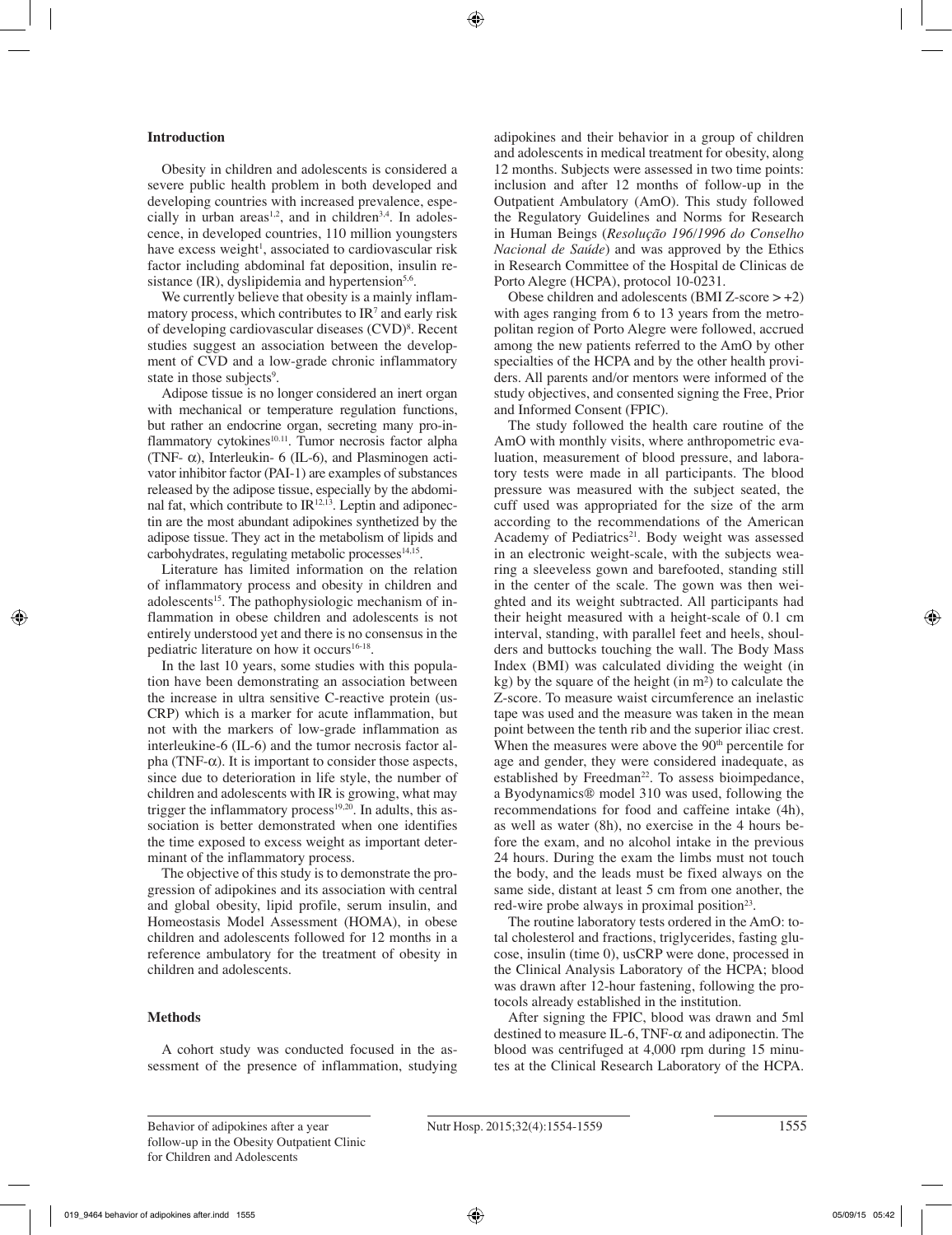**Table I** *Comparison of adipokines and anthropometric and laboratory variables pre and post 12 months of medical treatment*

| Variables*            | <i>Inclusion</i>          | 12m                                                | $\boldsymbol{p}$ |
|-----------------------|---------------------------|----------------------------------------------------|------------------|
| IL-6 $(pg/ml)$        | $2 (-2 - 6.0)$            | $2 (-2 - 4.2)$                                     | 0.470            |
| Adiponectin (ng/ml)   | $12800 (10800 - 16940)$   | $13940 (9620 - 16280)$                             | 0.943            |
| $TNF$ -a (pg/ml)      | $<$ 3.9 ( $<$ 3.9 – 19.3) | $\langle 3.9 \rangle (\langle 3.9 - 15.6 \rangle)$ | 0.753            |
| <b>HOMA</b>           | $4.7(3.1-6.4)$            | 4.1 $(2.8 - 5.9)$                                  | 0.244            |
| Insulin (mg/dl)       | $21.3(14.8-25.9)$         | $18.3(12.8-25.0)$                                  | 0.136            |
| HDL(mg/dl)            | $37.7 \pm 8.0$            | $39.5 \pm 7.7$                                     | 0.025            |
| $TG$ (mg/dl)          | $81(54-112)$              | $83(49-120)$                                       | 0.773            |
| <b>BMI-z</b> score    | $3.3 \pm 0.8$             | $2.9 \pm 0.9$                                      | < 0.001          |
| <i><b>Obesity</b></i> | 27 (100)                  | 22(81.5)                                           | 0.063            |
| Large WC              | 17(63.0)                  | 23(85.2)                                           | 0.109            |
| % LM                  | $70.7 \pm 4.9$            | $71.1 \pm 3.2$                                     | 0.651            |
| %BF                   | $31.8 \pm 4.4$            | $31.7 \pm 4.8$                                     | 0.897            |
| Skin folds            |                           |                                                    |                  |
| Tricipital (mm)       | $32.3 \pm 6.1$            | $30.1 \pm 6.8$                                     | 0.051            |
| Subscapular (mm)      | $29.3 \pm 9.2$            | $30.1 \pm 8.9$                                     | 0.646            |
| Sum(mm)               | $61.6 \pm 13.6$           | $60.2 \pm 14.6$                                    | 0.584            |

\* described by n  $(\%)$ , mean  $\pm$  standard deviation or median (percentiles 25 – 75), depending on the type of variable and data distribution IL-6 – interleukine 6; TNF- α - tumor necrosis factor alpha ; HOMA - homeostatic model assessment; WC – waist circumference; LM – lean mass; BF – body fat

Serum was stored in that same place, in a freezer at - 80C for further analysis.

IL-6, TNF- $\alpha$  and adiponectin were analyzed in the same laboratory, by a biologist, according to the recommendations by the manufacturer. The concentration of these markers was determined by ELISA (Enzyme-Linked Immunosorbent Assay), using commercial kits. The Human Adiponectin ELISA Kit (Invitrogen Corporation, Carlsbad, CA, USA) with standard deviation between 2 ng/ml and 64ng/ml was used to determine adiponectin. The Human IL-6 ELISA Ready-SET-Go! and Human TNF alpha ELISA Ready-SET-Go! Kits (eBioscience,San Diego, CA) were used for IL-6 and TNF-α, respectively. The sensitivity and deviation curve established for IL-6 were 2 pg/ml and 200 pg/ml, and for TNF-α 3.9 pg/ml to 500pg/ml. To quantify IL-6 the commercial essay IL-6 (RD Systens, Minneapolis, MN USA) was utilized.

# **Statistical analysis**

To evaluate the changes in usCRP, IL-6, TNF- $\alpha$  and adiponectin along the follow-up period, the *t test* was conducted, as the Wilcoxon's test, according to the sample distribution and symmetry. The association between usCRP and metabolic syndrome, as well as between IL-6, TNF-α, adiponectin and other variables, was tested by Spearman's correlation. Mann Whitney's test was used for the comparison of usCRP, IL-6, TNF- $\alpha$  and adiponectin variation between groups.

The significance level adopted was 5% and the statistical analyses were done using the software SPSS version 18.0.

# **Results**

Of the 30 children and adolescents electable for the study, 3 dropped out after the first evaluation. Therefore, 27 children and adolescents were followed, 14 girls and 13 boys, with median age 10.3 years (IQ: 6-13 years). The mean values of the BMI z-scores decreased along the 12 months ( $p < 0.01$ ), according to the WHO criteria; high-density lipoprotein (HDL-c) increased in the same period ( $p = 0.025$ ). The medians of the adipokines did not vary, along the period, as we may see in Table I.

There was no correlation of the IL-6 and TNF- $\alpha$ with central and global obesity along the 12-months follow-up (Table II).

There was also no association in the correlation of the values of TNF- $\alpha$  with triglycerides (r<sub>s</sub> =0.04;  $p = 0.984$ ) and serum insulin ( $r_s = 0.178$ ;  $p = 0.374$ ). On the other side, there was significant association between BMI and TNF- $\alpha$  (r<sub>s</sub>=0.443; p = 0.023) that might have happened because of one subject who increased the BMI in  $2 \text{ kg/m}^2$  and increased a lot the TNF-alpha (in approximately 300pg/ml) (Fig. 1). Removing this person from the sample, the association would be borderline  $(r_s=0.349; p = 0.081)$ .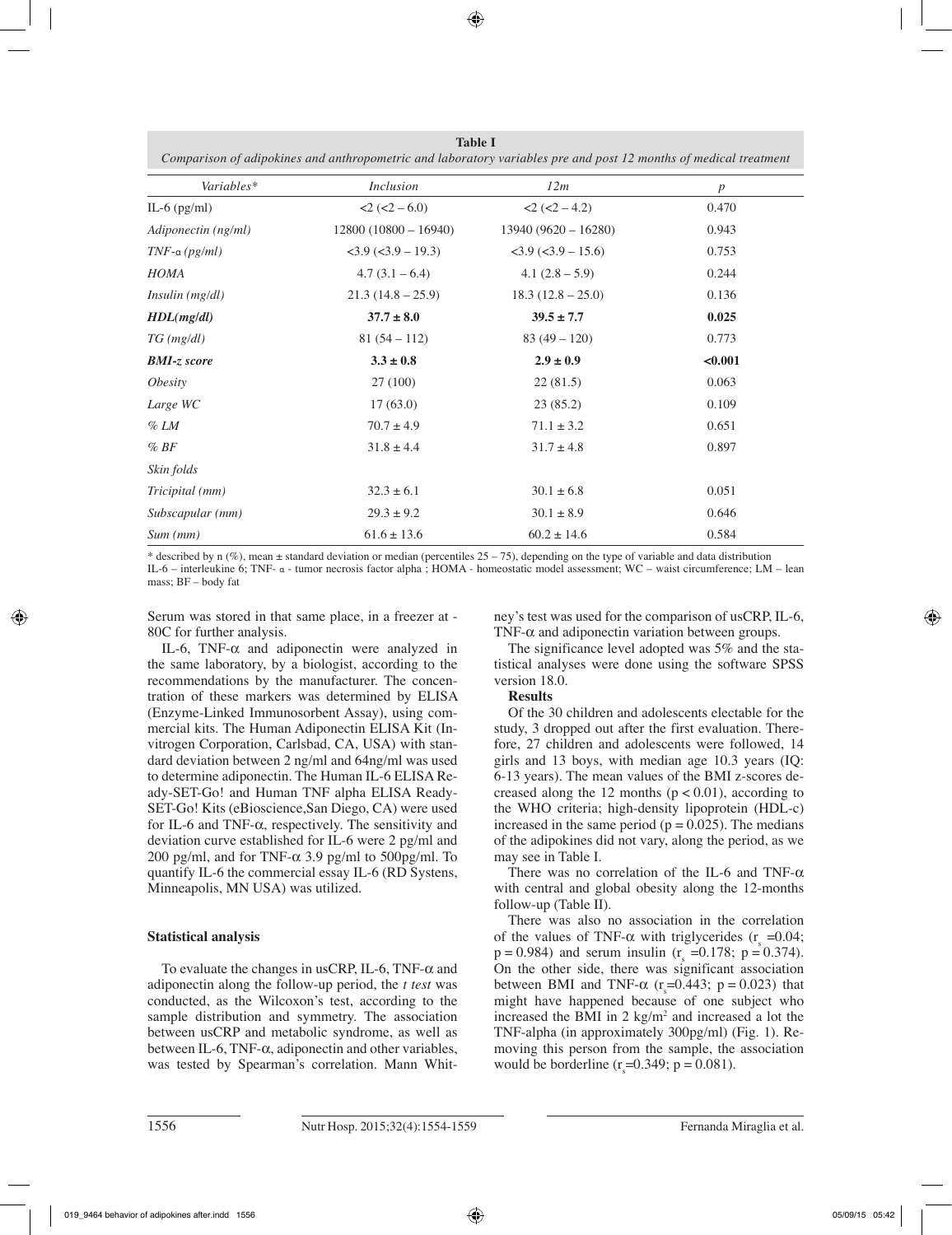| Variables*                                  | $D$ IL-6<br>$md(P25 - P75)$ | $\boldsymbol{p}$      | $D$ TNF- $a$<br>$md(P25 - P75)$ | $\boldsymbol{p}$ |
|---------------------------------------------|-----------------------------|-----------------------|---------------------------------|------------------|
| Age - $r^s$                                 | 0.077                       | 0.701                 | $-0.253$                        | 0.230            |
| Gender                                      |                             | 0.943                 |                                 | 0.616            |
| Male                                        | $0.0$ (-0.47 to 2.35)       |                       | $0.0$ ( $-16.2$ to $9.2$ )      |                  |
| Female                                      | $0.0$ (0.0 to 1.82)         |                       | $0.0$ (0.0 to 0.14)             |                  |
| Large WC at baseline                        |                             | 0.639                 |                                 | 0.863            |
| Yes                                         | $0.0$ (0.0 to 0.02)         | $0.0$ (-11.0 to 0.27) |                                 |                  |
| N <sub>0</sub>                              | $0.04$ ( $-1.97$ to 3.75)   |                       | $0.0$ (-4.51 to 4.35)           |                  |
| $\Delta$ WC - $r^s$                         | 0.058                       | 0.775                 | 0.257                           | 0.196            |
| <b>Baseline BMI-z</b>                       | $-0.039$                    | 0.845                 | 0.024                           | 0.905            |
| $\triangle$ BMI-z - r <sup>s</sup>          | 0.349                       | 0.081                 | 0.443                           | 0.023            |
| % baseline LM - r <sup>s</sup>              | 0.216                       | 0.279                 | 0.047                           | 0.815            |
| $\Delta \%$ LM - $r^s$                      | $-0.146$                    | 0.467                 | $-0.475$                        | 0.012            |
| $%$ initial BF - $rs$                       | $-0.058$                    | 0.775                 | 0.108                           | 0.591            |
| $\triangle$ % BF - r <sup>s</sup>           | 0.264                       | 0.183                 | 0.062                           | 0.759            |
| Initial Tricipital folds - r <sup>s</sup>   | 0.167                       | 0.406                 | 0.079                           | 0.695            |
| $\Delta$ Tricipital folds - r <sup>s</sup>  | 0.060                       | 0.765                 | 0.186                           | 0.353            |
| Initial subscapular folds - r <sup>s</sup>  | 0.180                       | 0.369                 | 0.186                           | 0.353            |
| $\Delta$ Subscapular folds - r <sup>s</sup> | 0.116                       | 0.563                 | $-0.090$                        | 0.657            |
| Sum initial folds - r <sup>s</sup>          | 0.155                       | 0.440                 | 0.145                           | 0.471            |
| $\Delta$ sum folds - r <sup>s</sup>         | 0.143                       | 0.478                 | 0.041                           | 0.839            |

**Table II** *Assessment of the variation (Δ) on IL-6 and Δ TNF-*α *in 12 months according to variables studied*

In the evaluation of the behavior of adiponectin along the 12 months, the values increased in 45% of the sample. The evaluation of the behavior of the median (p25-75) between gender, demonstrated that the girls (md= $-650(-1,935)$  to 2,765) had higher increase as compared to the boys (md=-1,940 (-4,360 to 5,190), although this was not statistically significant ( $p = 0.583$ ). Those subjects who had large waist circumference in the beginning were the ones who increased the least this adipokine: large waist circumference at baseline md= -1,940 (-3,990 a 3,220) vs. WC not elevated at baseline md =  $-330$  ( $-1,230$  to 3,370); p = 0.414.

There was also no correlation between adiponectin and waist circumference values  $(r<sub>s</sub> = 0.118; p = 0.559)$ , HDLc  $(r<sub>s</sub>=0.347; p = 0.082)$ , TG  $(r<sub>s</sub>=0.018; p = 0.92)$ , serum insulin  $(r<sub>s</sub> = -0.078; p = 0.698)$  and HOMA  $(r<sub>s</sub> = -0.131; p = 0.514)$ , age-adjusted.

# **Discussion**

In this study we evaluated the behavior of adipokines along 12 months, in children and adolescents in medical treatment for obesity. Although the literature does not have as yet cut-off points to determine "abnormal" and "normal" values in children and adolescents, there are, nevertheless, values suggested for adiponectin (3 to 30  $\mu$ g/ml) and TNF- $\alpha$  (< 8 ng/ml) for the adult population<sup>24</sup>.

This study demonstrated that obesity, although considered a mild inflammation, in this group did not modify adipokines. Lira et al<sup>25</sup> followed 54 obese adolescents in the Interdisciplinary Program in Obesity for 12 months. Of those, 18 who lost around 5% of their BMI were selected for the assessment of adipokines. After one year, there was significant difference in the insulin values  $(p = 0.001)$ , HOMA  $(p = 0.002)$  and adiponectin ( $p = 0.001$ ), and the values of IL-6 were borderline ( $p = 0.06$ ). In our group, although the BMI z-score decreased, only 5 children modified their nutritional status from obesity to overweight.

The key to understand the mechanism of the inflammatory state in obesity is directly related to the presence of abdominal fat and, as a consequence,  $IR^{26}$ . In our group of patients, in spite of HOMA values corresponding to IR, there was no correlation to adipokines. Another relevant aspect to be considered is that our sample included children and adolescents with median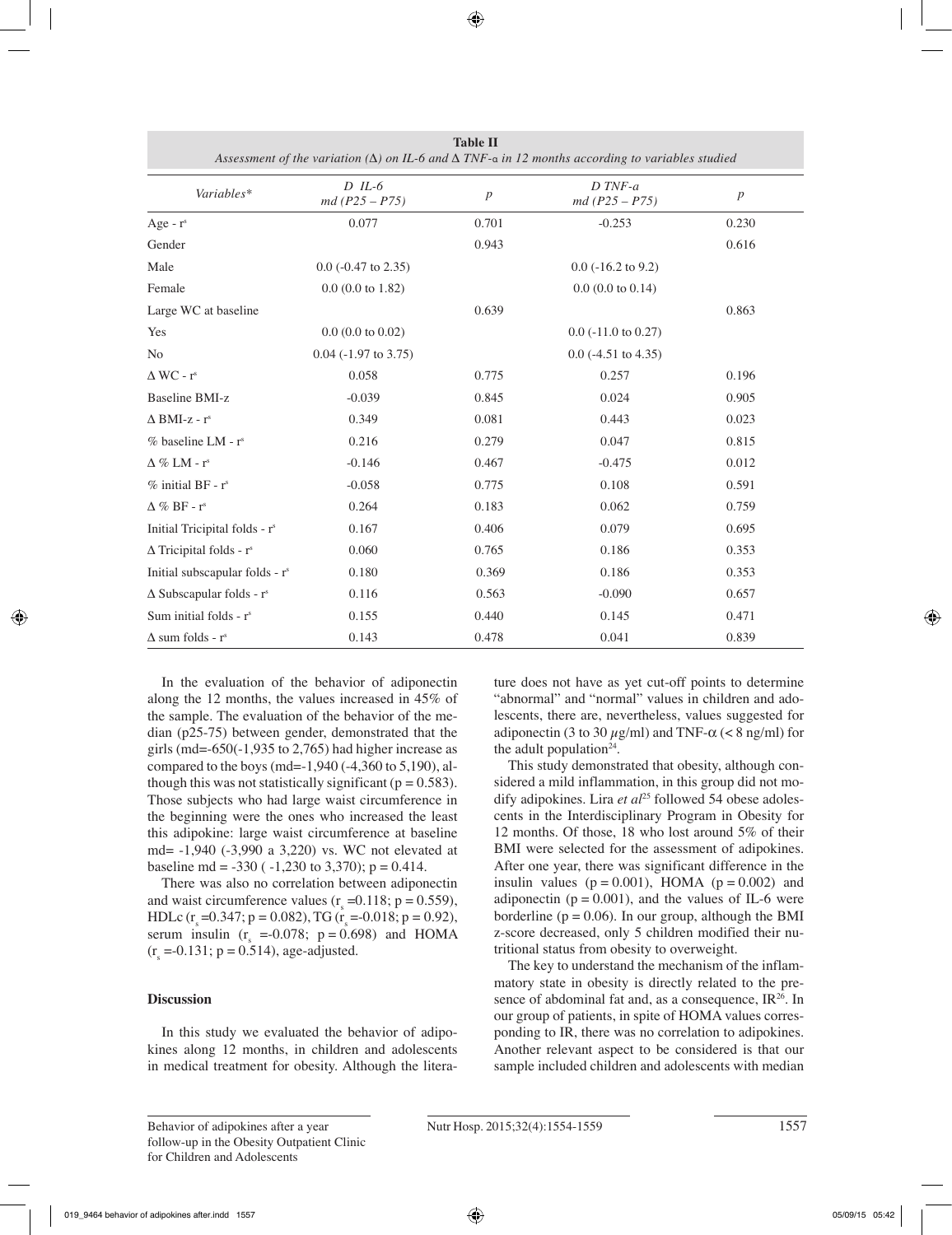

*Fig. 1.—TNF-alpha and BMI variation in obese children and adolescents in medical treatment, along 12-months follow-up.*

age of 10.3 years, while in other studies that found statistic difference between adipokines and HOMA, the mean ages were closer to 14 years (Garanty-Bogacka *et al,* 2011); 15 years (Lira *et al*, 2012); 16.4 years (Kim *et al*, 2012) and between 12 and 16 years (Cordero *et al*, 2012). Maybe the younger age and the consequent shorter time exposed to obesity explain the non-association between adipokines and IR.

Our obesity outpatient clinic (AmO) works with change in life style based on goals agreed in the appointments relative to feeding habits and physical exercise, followed monthly. Other studies with dietetic intervention, diet and physical exercise prescription and weekly follow-up, have demonstrated significant changes in weight loss as well as in improving adipokines<sup>25,27</sup>, during a period similar to the one studied in our sample. Obesity is a chronic disease, difficult to manage, with many patients abandoning treatment, demanding that the patient remains motivated and conscious<sup>30,31</sup>. A closer follow-up may possibly contribute in the process as well. Our ambulatory focuses in slow, gradual changes, by means of short, feasible goals, not drastic ones, but that will remain through adult life.

In the last decade, the large influence of the Internet, social networks, and television, as well as urban violence that prevent children from practicing recreational outdoor activities, have increased sedentary activities and decreased energetic expenditures, increasing the risk for early development of obese-associated  $cardiovacular diseases<sup>32,33</sup>$ .

Our study has some limitations. The age of the children and adolescents, the duration of follow-up for the verification of adipokines, the absence of a control group, and the sample size seem to have contributed to the non-significant results. Even though the results have no statistical power, we must underscore the clinical relevance of these findings, because of the development of those inflammatory components so early on in this population.

## **Conclusion**

In our findings, children and adolescents in medical treatment for obesity, after one year of follow-up, did not improve their adipokines profile. There was also no association between these cytokines and waist circumference, HOMA or lipid profile. We may therefore speculate that the time exposed to obesity, the follow-up time, and the absence of a control group, might have precluded the finding of mild inflammation. No doubt new studies with prospective methodology, longer follow-up, and a control group will be useful to elucidate this issue in our setting.

# **Acknowledgment**

Support: This study was supported by the Hospital de Clínicas de Porto Alegre Research Incentive Fund.

## **References**

- 1. Am C, Caprio S. Obesity in children and adolescents. *J Clin Endocrinol Metab* 2008; 93:31-36.
- 2. Livingstone MB. Childhood obesity in Europe: a growing concern. *Public Health Nutr* 2001 Feb 1;4(1A):109-16.
- 3. Tremblay MS, Willms JD. Secular trends in the body mass index of Canadian children. *CMAJ* 2000 Nov 28;163(11):1429-33.
- 4. Abrantes MM, Lamounier JA, Colosimo EA. [Overweight and obesity prevalence among children and adolescents from Northeast and Southeast regions of Brazil]. *J Pediatr (Rio J)* 2002 Jul 1;78(4):335-40.
- 5. Cook S, Auinger P, Li C, Ford ES. Metabolic syndrome rates in Unitade States adolescents, from the National Health and Nutrition Examination Survey, 1999-2002. *JPediatr* 2008, 152(2):165-170.
- 6. Streinberg J, Daniels SR. Obesity, insulin resistence, diabetes, and cardiovascular risk in children: an American Heart Association scientific statement from the Atherosclerosis, Hypertension, and Obesity in the Young Committee (Council on Cardiovascular Disease in the Young) and the Diabetes (Council on Nutrition, Physical Activity, and Metabolism). *Circulation* 2003, 107(10): 1448-1453.
- 7. Uysal KT, Wiesbrock SM, Marino MW, Hotamisligil GS. Protection from obesity-induced insulin resistance in mice lacking TNG-alpha function. *Nature* 1997, 6651:610-614.
- 8. Poirier P, Giles TD, Bray GA, Hong Y, Stern JS, Pi-Sunyer FX, Eckel RH. Obesity and cardiovascular disease: pathophysio - logy, evaluation, and effect of weight loss. *Arterioscler Thromb Vasc Biol* 2006; 26 (5): 968-976.
- 9. Cockrell A, Steiner MJ, Henderson FW, Perrin EM. Multiple markers of inflammation and weight status: cross-sectional analyses throughout childhood. *Pediatrics* 2010; 125: 801-809.
- 10. Bastos DHM, Rogero MM, Áreas JAG, Mecanismos de ação de compostos bioativos dos alimentos no contexto de processos inflamatórios relacionados à obesidade, Arquivos Brasileiros de Endocrinologia e Metabologia, 2009.
- 11. Gnacinska M, Malgorzewicz S, Stojek M, Lysiak-Szydlowska W, Sworczak K: Role of adipokines in complications related to obesity:a review. *Adv Med Sci* 2009, 2:150-157.
- 12. Franco RR. Marcadores Inflamatórios e infecciosos em pacientes com Síndrome metabólica. *Tese de Doutorado, Porto Alegre,* 2010.
- 13. Campana EMG, Brandão AA, Pozzan R, Magalhães MEC, Fonsceca F, Pizzi OL, Freitas EV, Brandão AP. Pressão Arterial na adolescência. Adipocinas e Inflamação no adulto jovem. Estudo do Rio de Janeiro. *Arq Bras Cardiol.* 2014; 102(1):60-69